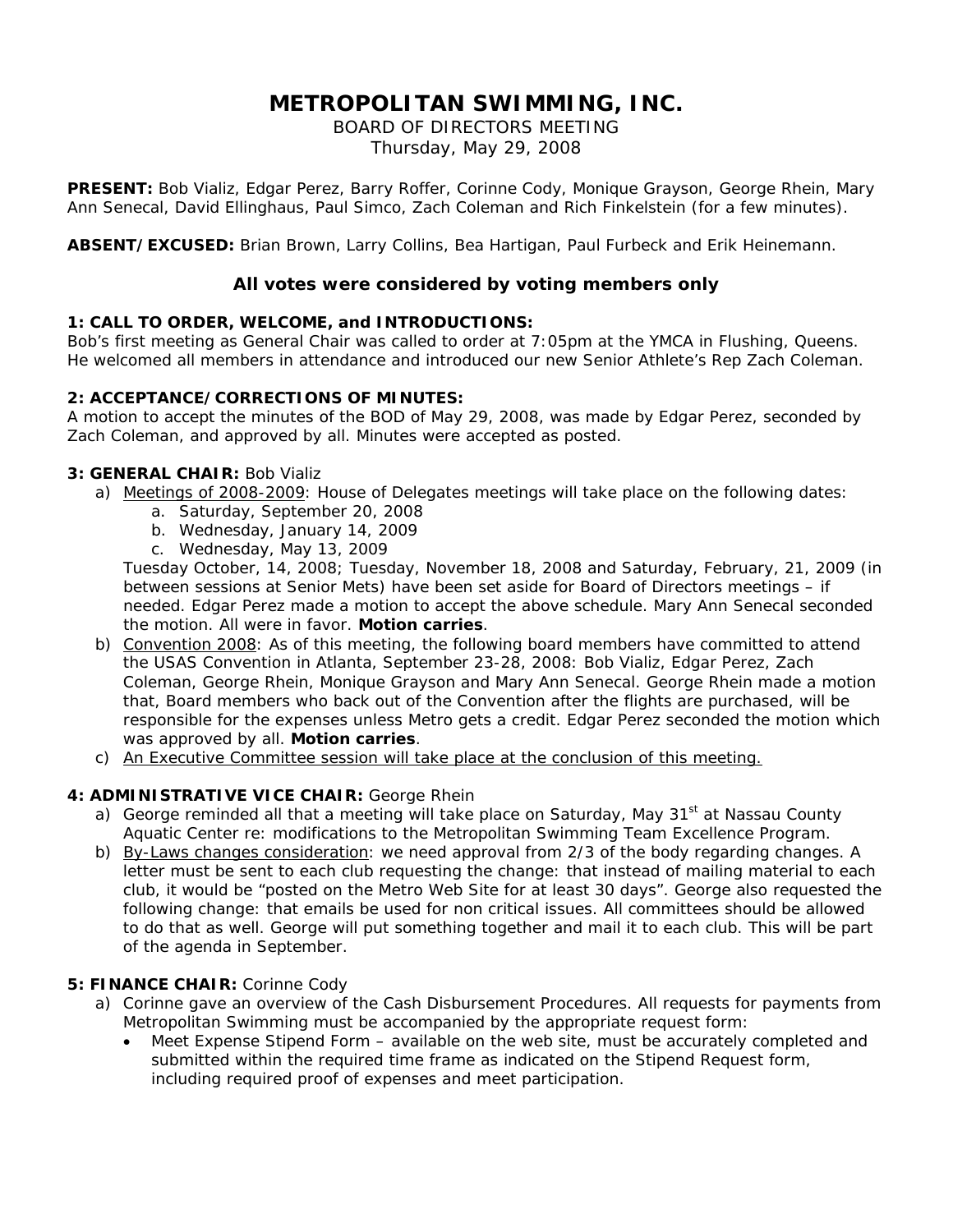- Expense Reimbursement Form available on the web site, must be accurately completed and submitted within 30 days of the incurred expense. Receipts supporting the expense and the reason for the costs must be included with the voucher.
- b) Corinne also gave an overview of the Cash Receipts Procedures (report was handed out to all):
	- Receipts to the Metro Office
	- Receipts to the Administrative Vice Chair
	- Receipts for metro Run Swim Meets
	- Receipts received by the Treasurer
- c) Corinne made a motion requesting that minor utility bills, as well as properly documented reimbursement requests of less than \$1000 be signed by the treasurer only. All other checks must have two signatures. David Ellinghaus seconded the motion. All in favor. Motion carries.
- d) The address of the Metro Office must be on all official papers, bank statements, etc.

# **6: SENIOR CHAIR:** Brian Brown

Brian was unable to attend. Senior Mets Long Course will be held at Lehman College as scheduled.

### **7: AGE GROUP CHAIR:** Edgar Perez

a) Short Course JO's Bids Consideration: Nassau County Aquatic Center has been reserved by Metro for March 27-29, 2009.

Bob Trotman (representing the Nu-Finmen Swim Club) and Gil Smith (representing Old Westburry Aquatic Club and accompanied by Dovydas Pelegrimas and Deidra Clark-Towers) came in front of the board to present their bids for hosting the short course JO's. Each representative made a small presentation on behalf of their club. Everyone's concern is how to do a better job for a championship caliber meet. A letter from Dovydas Pelegrimas, OWA President, was handed out at the meeting. A long discussion followed on the way the meet ran in March 2008. After the discussion, all representatives from NFS and OWA left.

- b) Discussion by the board: We must make sure that we get a protocol in place and a signed contract for each of the Metro Championship meets. Awards "of championship quality" should be approved by the Age Group Chair for all meets. After discussion, the board voted unanimously to offer the bid to the Nu-Finmen Swim Club.
- c) Age Group South/Nassau is still Open: We will offer the meet to Old Westburry Aquatics.

# **8: TREASURER'S REPORT:** Mary Ann Senecal

- a) A report was not available.
- b) Update signatories on Metro Financial accounts this was done at the meeting

# 9: TECHNICAL PLANNING: David Ellinghaus

a) David talked about the LIAC/Badger meet request for July 18-20. Approval to host a meet that weekend was not given by all other teams hosting meets on the same dates. One of the big questions was to know if LIAC and Badgers would still support Senior Mets the weekend before. David received a lot of emails about that. It was decided that LIAC and Badger could host a "Closed" meet that weekend and that the meet would not be open to "Metro Teams".

#### **10: SWIM-A-THON:** Rich Finkelstein

The top individual fundraiser from Metro in 2007 was Justin Plaschka of Hauppauge. Justin raised \$550. Any club running a swim-a-thon should report the date and results to Rich.

# **11: HALL OF FAME:** Bea Hartigan

- a) A financial report as of May 22, 2008 was available at the meeting.
- b) Thanks to Tony Corbissiero for hosting a great Hall of Fame dinner.
- c) Some of the members on the HOF Committee did not get to vote on this year's class. Recommendation was made to offer HOF Chair back to Len Galluzzi.